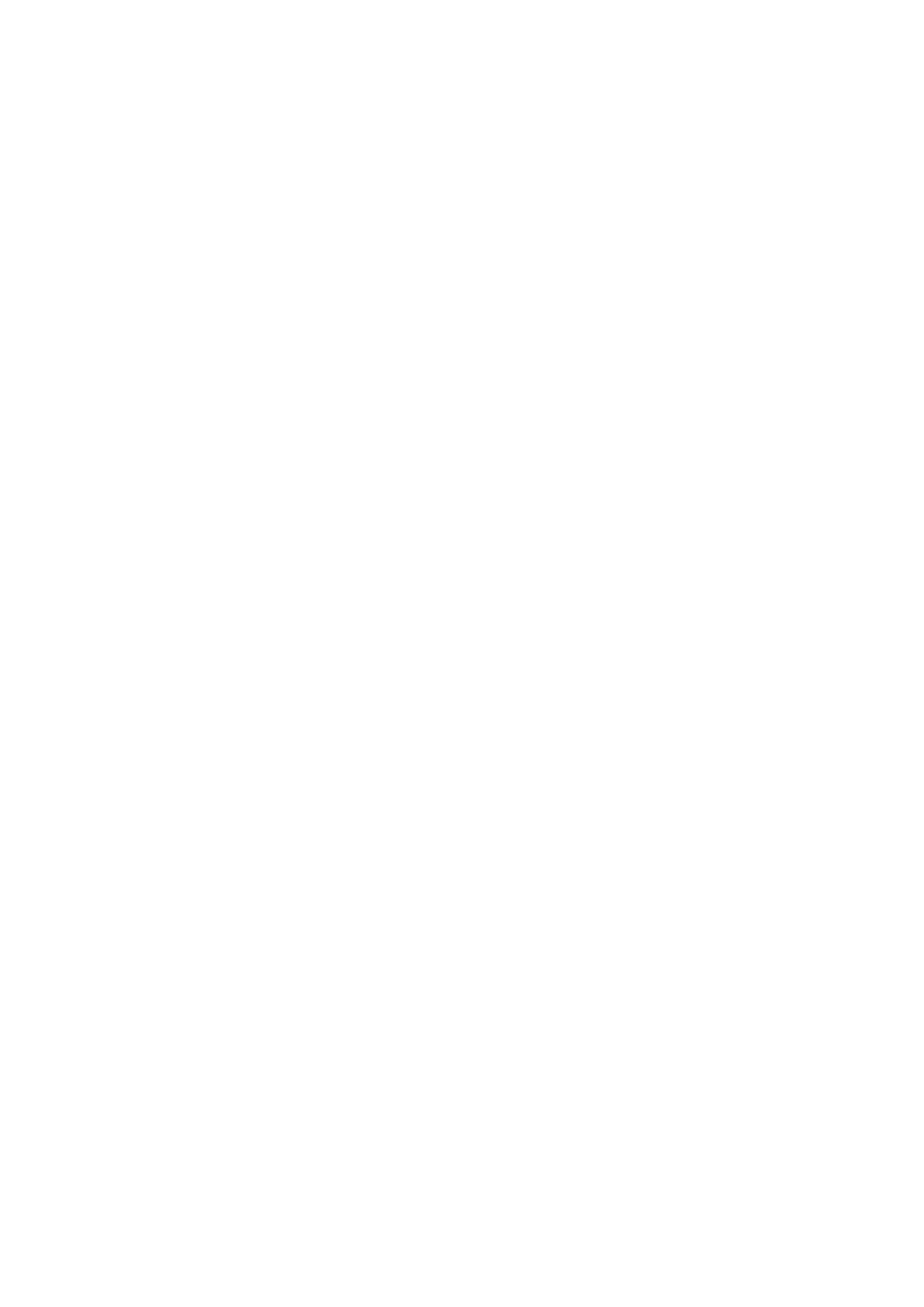their learning activities not just at the level of design and assessment requirements but also in terms of existential, social and political aims" (p. 131-132).

# **2. Context: The Construct of Disability**

This study takes its definition of disabled students from Seale *et al.* [10]:

"Disabled students are presented as oppressed victims of their universities, who are deprived of equitable access to important learning resources as a result of institutional noncompliance with legal requirements, professional codes of practice or technical standards and guidelines" (p. 119).

This definition echoes the social model of disability which recognises systems, environments and attitudes as more disabling than individual differences [11]. Interestingly, WAG [6] firmly advocates this perspective and encourages this interpretation across its provision. A separate study recognises that Welsh HE primarily defines and acknowledges disability from a medicalised, deficitbased perspective, likely stemming from the DSA requirement to prove disabled identity through acquisition of medical evidence, and the Equality Act (2010)'s individual, deficit-based definition of disability.

A myriad of potential disability discourses is acknowledged from the outset, and are influential in the conception, implementation, experience and evaluation of this project. It is acknowledged that the students involved in this project may be responding to or commenting upon the conflicting discourses of disability encountered within the multitudes of systems, processes, roles and relationships in HE and the impact of this on their identity formation [12]. A further complication is the binary divide of disabled/non-disabled identification which students are "requested but not required" to provide [12] (p. 39). Identifying as disabled can be advantageous to acquiring necessary support for study [13] but can also have great connotations of stigma [14]. The literature discusses a further division between visible and invisible disabilities, and students identifying as experiencing an invisible disability may have to decide how much of a disabled identity they will choose to share [13, 15].

Lawson [16] suggests that the context of identifying as disabled in HE is different to other service providers, suggesting that universities will be expected to create "an open, welcoming and supportive atmosphere in order to encourage disclosures of disability and to invite such disclosures on an on-going basis" (p. 110). It is unclear whether this responsibility is being realised in practice, with many studies reporting the challenge of securing specialist support for disabled students in HE [5, 12, 17, 18].

# **3. The UK Higher Education Environment**

The Disability Discrimination Act (2005) enshrined the prohibition of discrimination against disabled students in HE, with the Equality Act (2010) further emphasising the responsibility to make proactive, reasonable adjustments to enable student participation on equitable grounds. Failure to comply with the requirements of the Equality Act (2010) amounts to discrimination. There is critical debate about the efficacy of the Equality Act (2010) in achieving equitable access to HE [19], and the terminology of "reasonable adjustment" and "reasonable steps" can be highly problematic when reflecting on the reproduction of nonrepresentational forms of power in HE [14]. There is also debate about whether certain approaches equate to universal design for learning [8], which is arguably best practice [3], rather than "reasonable adjustment", and whether this such "pursuit of inclusive education benefits all students, not just those with particular impairments" [19] (p. 149).

The Quality Assurance Agency [7] encourages HE Institutions "to work in partnership with students to understand the implications of their specific needs" (p. 10). The European Human Rights Commission (EHRC) also emphasises the importance of considering the disadvantage a disabled student would face if reasonable adjustments were not made, and takes an increasingly firm approach, recognising the time and effort that might be expended by a disabled student in overcoming disadvantage. Hammer, Werth and Dunn [20] discuss disabled students working doubly hard in comparison with their non-disabled peers to manage both their disability and their study. This navigation of complex systems [4, 5] provides a further layer of inequity to the HE experience, that this project was eager to address.

# **4. Methodology**

# **4.1. Ontology, Epistemology, Methodology**

This study subscribes to an Interpretivist Ontology and a Social Constructionist epistemology, recognising that students' experience of disability and HE are socially constructed and thus diverse. This research project pursued a primarily qualitative methodology to capture the lived experiences of disabled and non-disabled students engaging with the online platform and tuition on notetaking. Some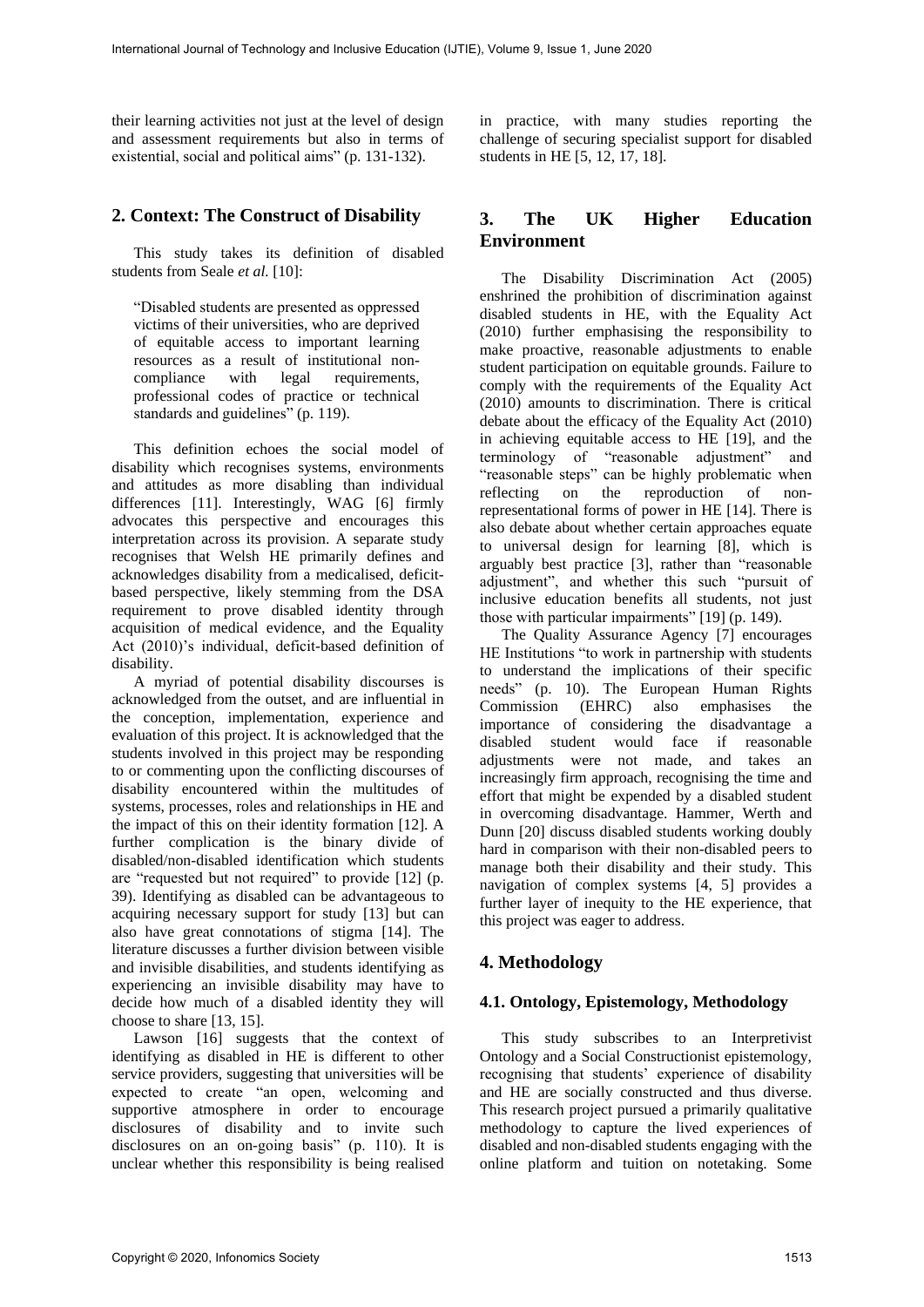quantitative questions were included to establish usage of the platform, including metrics which the platform didn't offer the researcher. These quantitative statistics gave context to the rich qualitative findings and enabled some tangible evidence of engagement with the resource alongside the crucial understanding of students' perceptions of the project. Critical Disability Studies is also applied as a theoretical framework and methodology for conceptualising and developing this research project [11].

## **4.2. Data Collection**

The project was completed during the first semester of the 2018-2019 academic year and conformed to the ethical standards of the British Educational Research Association (BERA). Following a successful application to the university's Faculty Ethics Committee, an online platform was developed where students would have the opportunity to upload notes taken during their Academic Skills lectures, following an initial taught session on notetaking strategies and skills. In advance of the project, options were explored for the most appropriate platform to engage with. Considerations included both the advantages and disadvantages of mirroring an assessment upload on the Virtual Learning Environment (VLE). Another crucial consideration was the anonymity of the upload. While a model of training and celebrating diligent notetaking of students was proposed and considered, there was concern that this could further perpetuate an emphasis on normative and ableist ways of being and doing in higher education [14, 18]. An anonymous platform was sought, but unfortunately, was not possible. Therefore, a Sharepoint site was developed and a hyperlink to this platform embedded within the VLE folders, which students were encouraged to access as part of their studies. It was hoped this would avoid mirroring anxieties of uploading an assignment through the VLE, but would also maintain and develop students' familiarity and engagement with the VLE.

An input was delivered as part of the Academic Skills module on potential models, strategies and functions of note taking, drawing from level appropriate resources as well as professional guidance for note takers. Following the input, students were invited and reminded each week about voluntarily uploading their notes to the online platform.

At the conclusion of the module, a brief mixedmethods questionnaire was circulated to generate initial evaluative commentary. This included two quantitative questions about students' usage of the platform, as well as several open, qualitative questions to explore reasoning behind these quantitative statistics and other potentially

unanticipated experiences of the project. Following on from this, a Focus Group was held to further explore the insightful commentary shared through the questionnaire. Eight open questions were prepared and shared with students in advance of the Focus Group to generate discussion.

# **4.3 Recruitment**

The project was integrated as part of the provision for a twenty-credit undergraduate Academic Skills module. All students enrolled on this module  $(n=21)$  had the opportunity to engage with the teaching, online platform and research. Accessible information sheets and consent forms were provided (Questionnaire and Focus Group), following the British Dyslexia Association's 'Dyslexia Style Guide', and the research was communicated to students with clarity during the teaching. The students were also taught by the researcher and the influence of this dual role was carefully considered. Engagement with both the pedagogical and research elements of the project were voluntary.

## **4.4. Sample**

It is noted that teaching intensive universities such as this tend to have increased numbers of disabled students due to widening access agendas. As such, 15.39% of the university's students were registered as disabled at the time of the study.<sup>1</sup> The students in the sample were training to become Creative Arts Practitioners, and studied a range of theories around inclusive practice, Critical Disability Studies and arts-based subjects. There is anecdotal evidence of a relatively higher incidence of dyslexia in art students, however this evidence lacks empirical rigour.

The cohort was 95% female with ages ranging from 18 to 53. While 100% of students had access to the teaching and research project, only 43% completed the Questionnaire and 38% participated in the Focus Group. It is therefore important to reflect upon the relevance of the findings to the wider cohort, and to consider whether crucial voices, such as those of disabled students, were represented. The accessibility of the teaching and research was highly considered but could be further improved. It is also not known whether the same voices were present in both data collection points. No specialist provision was knowingly in place for disabled students during

<sup>&</sup>lt;sup>1</sup> Many more students are likely in the process of pursuing this registration or not in receipt of an official diagnosis and thus not able to formally register as disabled students, according to the limited definition of disability recognised by this system. Therefore, the percentage of students experiencing disablement may be significantly higher.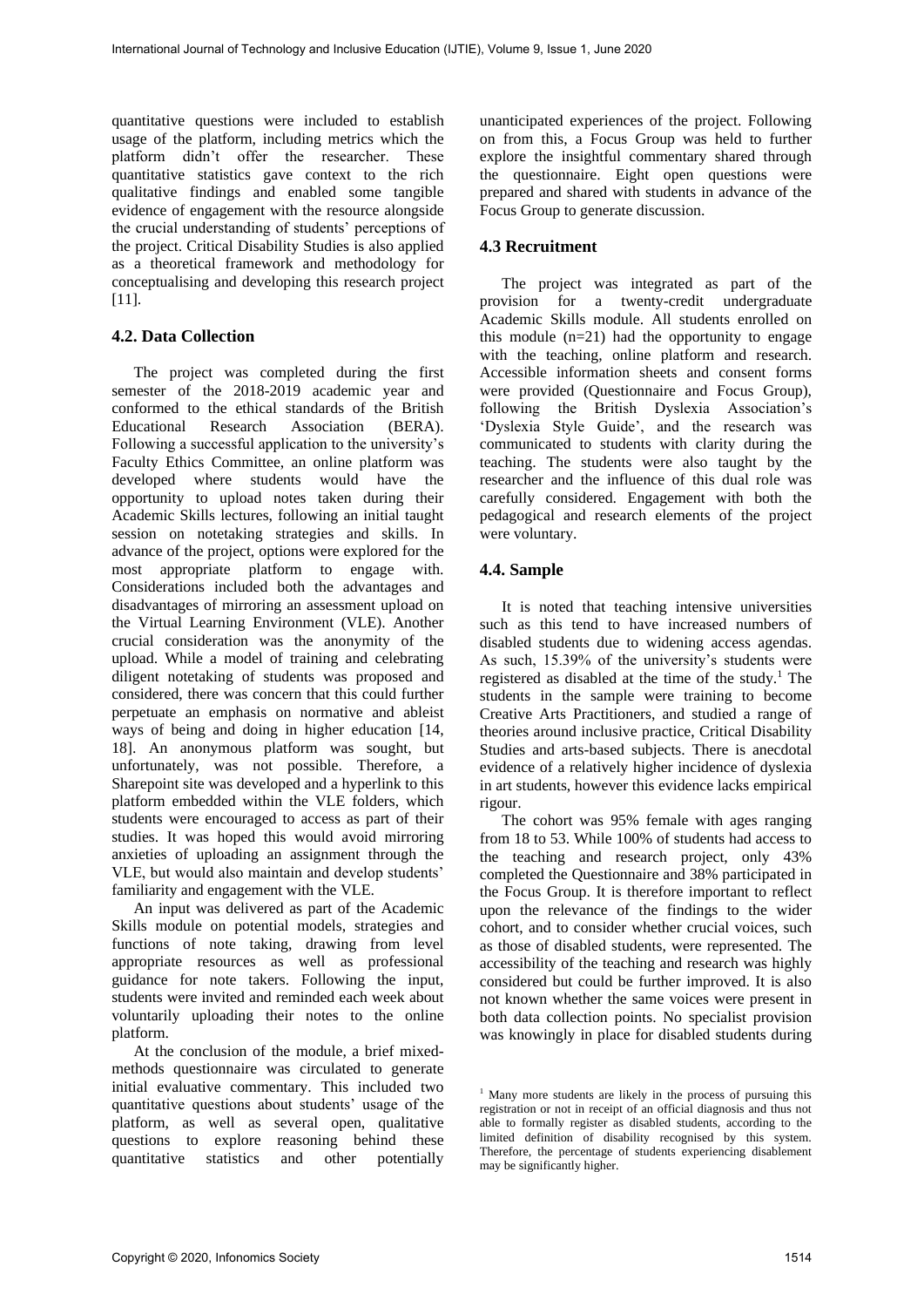the study, in acknowledgement of the university systems used to denote this. 2

#### **4.5. Data Analysis**

Descriptive statistics were generated from the questionnaire's quantitative data, as well as a brief Thematic Analysis of the qualitative commentary [21]. Focus Group audio-recordings were transcribed and anonymised, and Thematic Analysis was employed to explore emerging patterns, and to develop a deeper understanding of the group's experiences.

## **5. Findings**

#### **5.1. Engagement with the Online Platform**

In terms of concrete engagement with the platform, 14% of students physically uploaded notes to the portal during the life of the project  $(n=3)$ . This included 10% of students uploading repeatedly (n=2). Uploads were a diverse mix of formal, handwritten notes and colourful, visual notes drawn on a tablet. 83% of the portal remained completely uninhabited with all contributions contained within the first 17% of the module, despite continued discussion about the project throughout the module.

#### **5.2. Questionnaire**

The initial mixed-methods questionnaire presented insightful and unanticipated findings, both in terms of engagement with the online platform and students' perceptions of this project. Of those who completed the questionnaire (n=9, 43% of the cohort), only one student suggested they accessed the platform to view the uploads. Interestingly, this student noted that this was "out of curiosity" rather than a reliance on the content to be found, and unfortunately "there was nothing there" on the week they had chosen to access the platform. For the 87% who did not consult the content on the online platform, reasoning for this included three core themes:

- No need ("didn't need to", "happy with my own notes", "forgot"),
- Seeking but not finding ("couldn't find it"),
- Alternatives ("helped each other on WhatsApp", "focused on reading and lecture slides").

Open comments suggested students overwhelmingly thought the project was a positive idea ("good idea",

"should continue", "helpful", "useful tool"). There were some students who provided further reasoning for potential lack of engagement, including "feeling self-conscious", "another thing on a long list of things to do" as well as "timing for me at the beginning of the course not good". When asked for improvements or developments, some students felt the project "could be open to abuse", a theme further explored in the Focus Group. In addition, the idea of recognition for those contributing was raised, and a need for an awareness of supply and demand: "if it works, I will help". These initial evaluative comments informed the development of open questions for the subsequent Focus Group.

#### **5.3. Focus Group**

Open questions were asked to invite further feedback on the project and to provide opportunity for students to elaborate on their initial commentary in the Questionnaire. Through analysis of this fortyfive-minute Focus Group with 38% of the cohort (n=8), the following themes became apparent:

- Lack of confidence;
- Social learning;
- Learning styles and preferences;
- Who's responsibility? Who's voice?

Each theme will be discussed individually to explore its relevance to the wider discussion.

## **5.4. Lack of Confidence**

A strong theme apparent in the contributions of all members of the focus group was a lack of confidence in their own notetaking ability. This had different meanings to different members, with some acknowledging their own learning differences as a reason not to share their notes with peers. An example came from a student stating:

"I'm very aware that I'm very dyslexic, and things that I write in my notes, it makes sense to me, but it's like short hand. And I feel, sometimes, I feel like if people were to read my notes, they'd be like 'oh my god, he's a bit dull isn't he?""

Another student noted "more fundamentally though, there is a massive assumption that what we've written is actually correct". Another concurred: "Just because I've written it down, it could be a load of tosh… they're not vetted". A final student confirmed: "They're not a factual representation of what actually happened". Students gave several examples of what they *do* write in their notes, with the words "personal" and "questions" coming up a

<sup>2</sup> This comment relates to the lecturer not being in receipt of any Individual Support Plans (ISPs) which the Disability Service generates for students in receipt of specialist provision.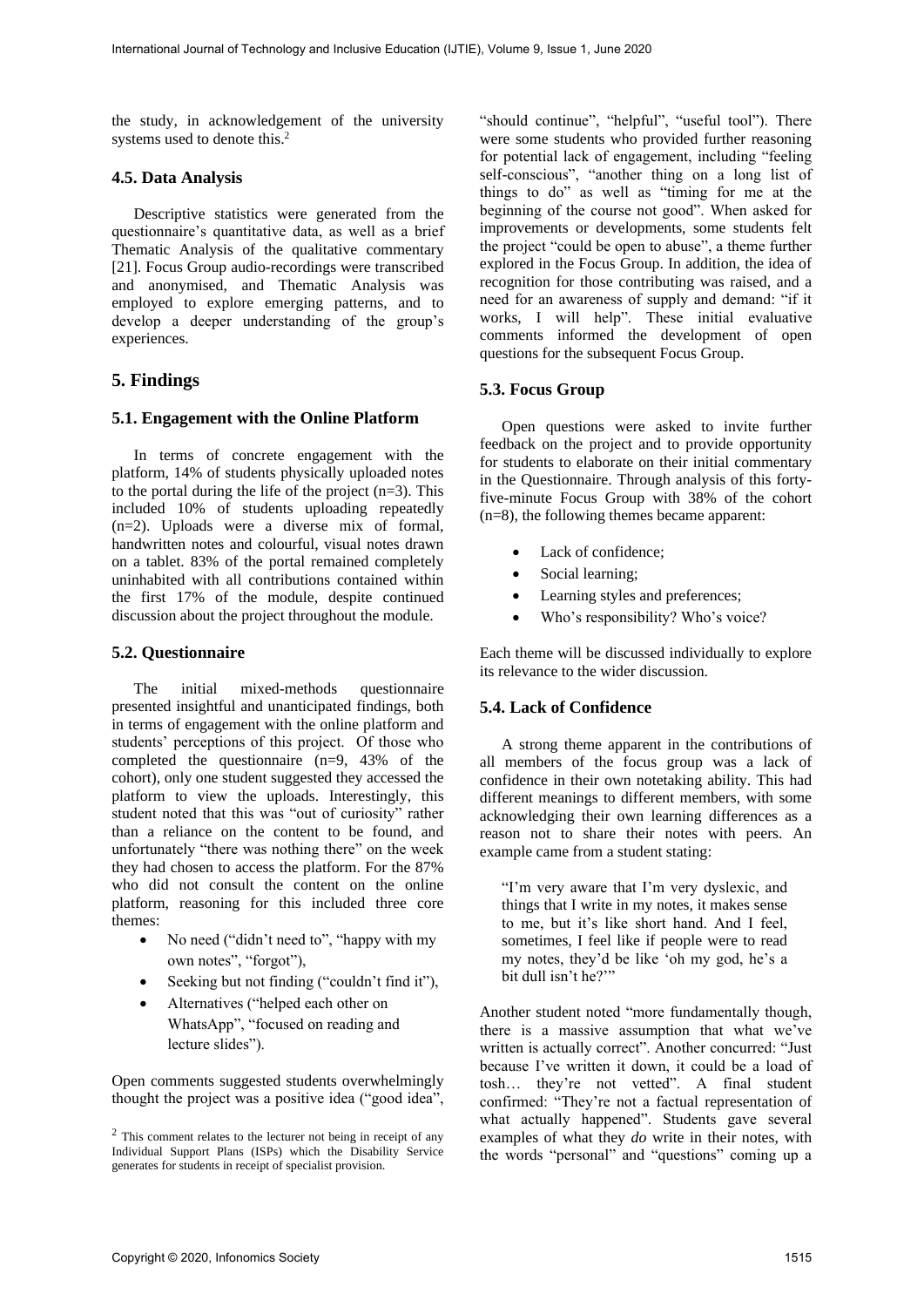lot. Others discussed doodling more creatively, and not always being able to read back their own notes but using them more as processing in the live ("if I don't understand them after, nobody else will!"). Interestingly, another student spoke of their lack of confidence in relation to receiving support, noting "either I don't feel like I'm worthy of helping, or someone's more in need of help than I am, so I'm going to stay back."

#### **5.5. Social Learning**

This theme emerged in a number of ways. The first was in relation to the group's decision to use WhatsApp over the static Sharepoint platform created. Students commented that they had chosen to use WhatsApp to share their notes since it was "less formal", "quicker", "faster", "more open", "more connected to your daily life", "easier to use" and "everyone would answer". They discussed that "if you put it out on a [WhatsApp] group chat, everyone would answer and then someone would private message you too", whereas with the Sharepoint site "I had no way of knowing if it was useful to anyone, and therefore thought why am I wasting my time?" The immediate, discursive reinforcement provided through the WhatsApp platform appeared to motivate and sustain students' contributions over time. Whereas the initial diligence in uploading to the Sharepoint site soon dwindled without the recognition that the content was being accessed or understood ("I was a bit like 'I don't know if anyone's going to look at this'", "Do you know if anyone did go on [Sharepoint] to look at them and learn from them?", "If I knew people were looking at it I would have carried on doing it"). Students also appeared concerned with the number of contributions or perspectives available, stating with WhatsApp: "having the views of, like, three of my peers… I can connect all the dots together", whereas with Sharepoint: "when I did upload it was only me and maybe one other person, so I thought, whoever's looking at this isn't getting a well-rounded view, so I stopped". The potential audience and confirmed presence of participants appeared significant for participation. Students insightfully described the Sharepoint site as "like, 2D", whereas they saw WhatsApp as an option for "richness" and "comradery".

Some students in the Focus Groups saw the entire experience as quite social, in asking for resources, guidance or support from their peers, and providing ideas themselves at other times. One student stated "I think the word is reciprocity; it's reciprocated. What we put on, we get back. If you contribute towards that, you get the help and support back". There is an emphasis here that students should have to be able to upload and contribute in order to be able to benefit from reading and accessing, which perhaps suggests a misunderstanding of the diversity of engagement and processing in undergraduate students.

#### **5.6. Learning Styles and Preferences**

Participants discussed the ways in which they learn effectively and referenced a number of strategies which didn't relate to notetaking. For example, one student noted: "I learn better to go away and read things myself rather than write things at the time". Another agreed, "I would go on to the readings then I would make notes from the readings". For another student: "I used to always turn up with a printout of the lecture notes and then write my comments on that particular slide. And then that's always in my file." This reflected an assumption that notetaking would be a necessary or valuable skill and provides insight and trajectory for future projects to consider other forms of learning.<sup>3</sup> Another perspective, is that in their first weeks of undergraduate study and before completing their Academic Skills module, students perhaps didn't understand the method, value and merit of notetaking.

#### **5.7. Who's Responsibility? Who's Voice?**

The discussion returned on several occasions to the consideration of who notes were taken for, and why. This also highlighted a consideration of who's voices were represented in these comments and in this Focus Group. There were participants in the group who shared about their own experiences of dyslexia and who identified as disabled, but there was also confusion about the purpose and audience of the notes taken.

One student suggested "The responsibility again for us uploading something. It's kind of like 'why would I do that if I'm doing ok?'". There was discussion around the students' responsibility for their learning, with one student suggesting "I wouldn't be happy turning up, taking notes and then passing them on if somebody didn't want to turn up… why should I share my time and my notes with people who may not be willing to take responsibility for their own learning." Another student confirmed "my notes are for me", taking the responsibility for the notes but also the ownership. The same student suggested "whilst there are some people who genuinely would benefit from those notes, we deal with that ourselves on a one to one basis as peers".

The wording is interesting here, and perhaps the suggestion that the lecturer has imposed the expectation to upload notes has taken the autonomy

<sup>&</sup>lt;sup>3</sup> Since the completion of this project, lecture capture software has been implemented across this degree. This will offer an alternative platform for revisiting and processing lecture content and may replace the potential benefit of this project to some, but not all, students.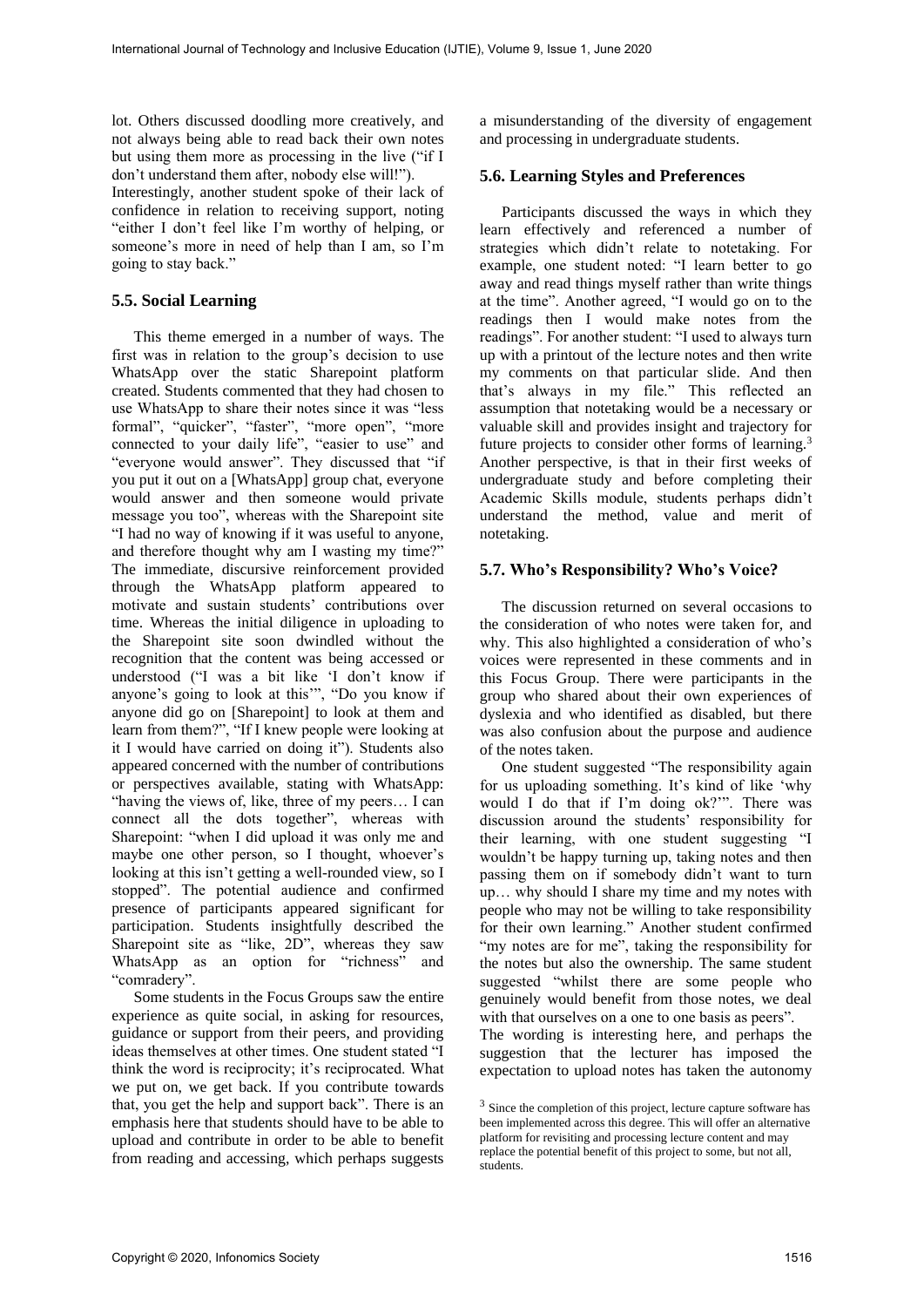away from the group to develop and provide their own mechanisms of peer support. While it is positive to note the suggestion that peer support was readily provided, the suggestion that "if you're going to be responsible, and you genuinely want to know [about the notes/lecture], come knock on the door – the door's open. But not in the absence of turning up", suggests that students do not have a clear understanding of some of the barriers disabled students may face in either attending or reaching out for support. One of the primary intentions of the project was to move away from a students' *needs* model to a students' *rights* model [22], thus establishing the expectation to upload notes to enable engagement with content as a right without having to request 'additional' support as a need.

The word "selfish" came up several times, initially apologetically ("maybe it was selfish…") but with increased openness over time ("I don't mind picking up on that point of saying selfish… because I would consider for who's needs and purposes is this for?"). No-one in the Focus Group identified that they would benefit from access to notes taken in the group. This may be evidence that this format of provision is in fact not so desirable or may speak of the dynamic in the group as well as the representation of those within the group. It is acknowledged that a Focus Group may not have felt like an accessible or inclusive forum for some students, although this was of course diligently explored as far as possible. Some students may have not felt able to speak up against the dominant voices in the group and some of the strong opinions shared here and more widely in the course. This was recognised by the students, noting "It's quite weird if you look at the WhatsApp group in terms of a venn diagram of participation, what you find is not dissimilar to what you have in class. So the much more introverted people who don't tend to come [to class, to the Focus Group], similarly tend not to comment so much on WhatsApp". While it is encouraging that this was noticed, it was not necessarily problematised by the students. Introduction to theories of ableism and privilege (Hehir, 2002; Kumari Cambell, 2009) later in the students' modules would actively challenge some of these perspectives, but this again poses a challenge to the need for this provision so early in the first term of study.

# **6. Discussion**

#### **6.1. Enabling and Disabling Attitudes**

As noted by Beckett and Buckner [23], prejudice towards disabled people is "embedded within dominant culture and [has] become institutionalised" (p. 875). The perpetuation of disabling attitudes

within the group, identifying individual responsibility for impairment and the notion of the deserving and undeserving student evidences the need for a "courageous teaching that confronts resistance, is not afraid to conflict, and leads to genuine communication and learning across difference" [24] (p. 539). As noted, inclusive practice is a central pillar of the curriculum [25] and concepts of ableism and privilege would be explored explicitly later in the students' modules. In contrast with previous research which has considered the relationship between disabled students and technology [10], this project identified a resistance from non-disabled and disabled students to enable their disabled peers' engagement with technology. This adds further complexity to the suggestion of a 'digital divide' and adds yet another dimension to Burgstahler's [26] statement that disabled students in HE are on the "wrong side of a second digital divide" (p. 420).

# **6.2. Specialist Application of Generic Technology**

Seale *et al.* [10] discuss that disabled students may have the "wrong kind of digital capital" (p. 126) in that the skills they acquire from secondary education are often not aligned with the more specialist, assistive technology provided in Higher Education. This was part of the rationale for applying a generic use of technology in this specialist context, in order that specialist skills shouldn't be a barrier to engagement. It is interesting to note that the technology perceived by the researcher to be generic (hyperlinks through the Virtual Learning Environment to a Microsoft platform), were perceived as specialist and inaccessible by most students. This highlights the centrality of effective transition to HE and induction into many logistical elements before it is possible to fully engage with discipline and subject specific teaching. The students' attraction to WhatsApp as a familiar, accessible and functional platform for their learning perhaps reflects their lack of confidence and unfamiliarity with various dimensions of the Higher Education experience. Perhaps WhatsApp became a transitional object of sorts, providing comfort and consistency in a period of transition and challenge.

#### **7. Conclusion**

While this pilot research project targets one small, element of specialist provision for disabled students, it is hoped that this discussion has highlighted the shared responsibility between all stakeholders to develop an inclusive learning environment. As QAA [7] note, equitable educational opportunities will be achieved through "inclusive design wherever possible and by means of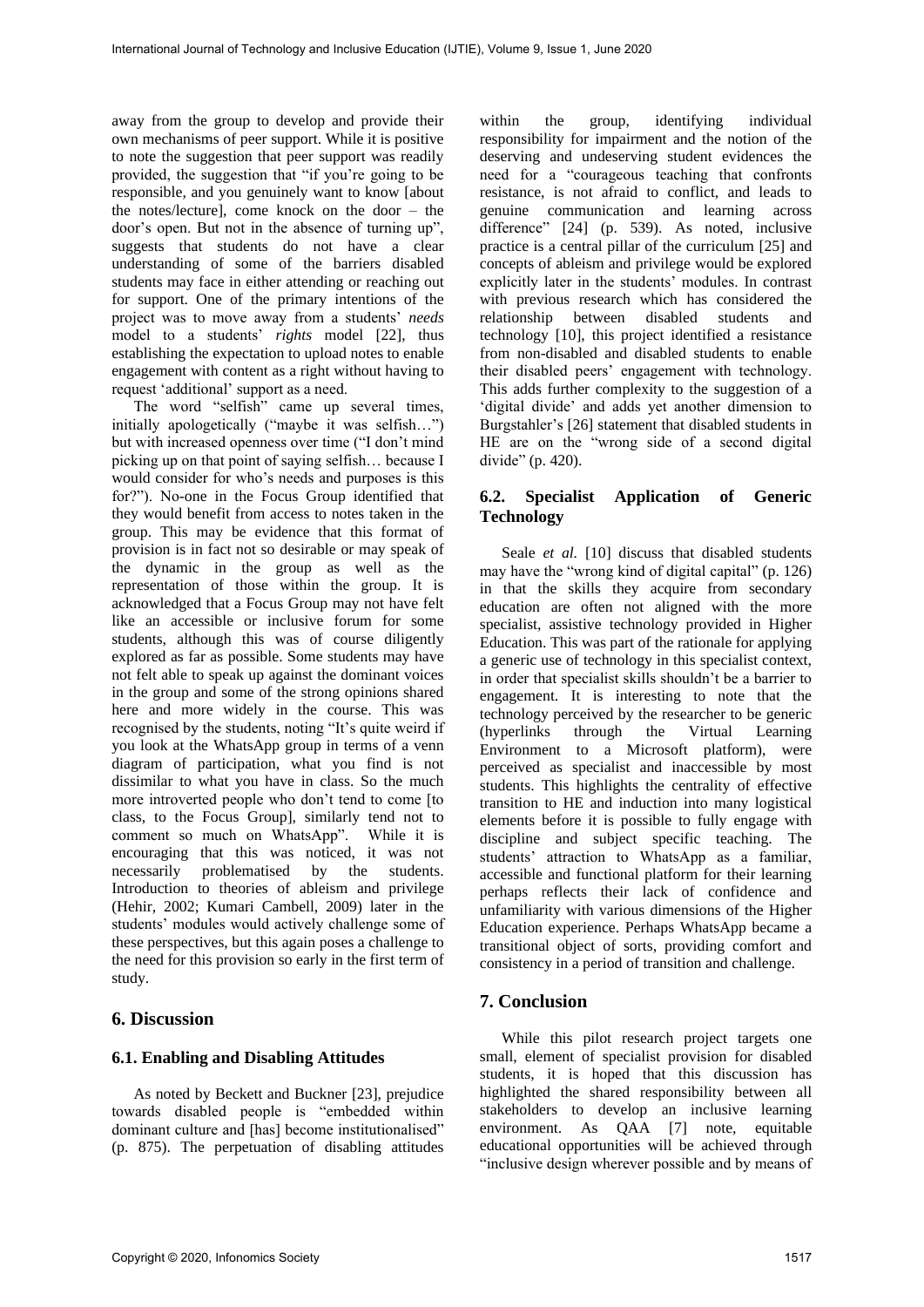reasonable individual adjustments wherever necessary" (p. 1-2). This project was an attempt to develop the inclusivity of the digital, physical and philosophical learning environment by sharing the responsibility for notetaking and enabling each other's learning. This could form part of what WAG [5] term a "blended model consisting of inclusive learning, reasonable adjustments and DSAs."

While the Disabled Students' Allowance (DSA) system enables highly specialist and often expensive provision to become accessible to disabled students, often transforming their experience of HE, this is only available to students who identify as disabled. This requires students to subscribe to the necessary medical endorsement of the DSA and the Equality Act's (2010) definitions of disability, often at significant financial cost. This project offers an enabling learning environment for those who may not be aware of a specific diagnosis, may not subscribe to a deficit-based interpretation of disability, or may not have sufficient presenting features to qualify for a particular medical diagnosis. This shifts the focus away from the medicalized gaze and the burden of responsibility of the self-advocacy model of student success [17] and offers a shared responsibility between educators and all students to develop a collaboratively negotiated accessible provision. Beckett [27] suggests that this element of nurturing and developing an inclusive learning environment is as crucial for developing an inclusive society as meeting the needs of disabled individuals. Further to this, a notion that developed from this study was the potential for a university education to nurture moral and responsible citizens, who contribute proactively to enabling their peers. Could this become a unique graduate attribute that we commit to working towards, inviting students to review, acknowledge and challenges their ableist assumptions and move towards anti-oppressive pedagogy [27].

Further, this project contests the WAG [5] suggestion that "the level of investment required to develop inclusive learning practices within Higher Education Providers is substantial", since this project was embedded within routine teaching and learning practice and required no specific investment, only a shift in outlook and responsibility. While the specific format of this research project didn't necessarily result in a sustainable and embedded provision, the idea of sharing responsibility for accessibility has been established with this cohort and the conversation has been ignited at a modular, course, faculty and university level through dissemination. It is hoped that the act of developing this research is a step towards increasing accessibility in HE, since "disability requires social action and is the collective responsibility of society" [28] (p. 69).

## **8. Acknowledgements**

With sincere thanks to Val Norris, Clare Kell, Scott Seldon and Sophie Meace for their time and feedback in reflecting upon this project. Thanks to the students who embarked upon this pedagogical project and gave their time to share their reflections as part of the research.

### **9. References**

[1] Willetts, D. (2014), "Written Statement to the House of Commons, 7 April." In Commons Hansard, 579 (2013– 14), cols. 1–2, [online], Available at https://www.gov.uk/government/speeches/higher-educatio n-student-support-changes-to-disabled-students-allowances  $-$ dsa (9<sup>th</sup> August 2019).

[2] Lewthwaite, S. (2014), 'Government cuts to Disabled Students' Allowances must be resisted'*,* Disability & Society, 29(7), pp. 1159 – 1163.

[3] Martin, N., Wray, M., James, A., Draffan, E. A., Krupa, J. and Turner, P. (2019), 'Implementing Inclusive Teaching and Learning in UK Higher Education – Utilising Universal Design for Learning (UDL) as a Route to Excellence', Society for Research into Higher Education Project Report.

[4] Department for Education (2019), 'Evaluation of Disabled Students' Allowances (DSAs)' [Online], Available at https://www.gov.uk/government/publications/ evaluation-of-disabled-students-allowances-dsas (8th February 2019).

[5] Welsh Assembly Government (2017), 'A Review of the Disabled Students' Allowances (DSA)' [online], Available at https://gov.wales/review-disabled-studentsallowances-0  $(9<sup>th</sup>$  August 2019).

[6] Welsh Assembly Government (2013), 'The Social Model' [Online], Available at https://gov.wales/topics/people-and-communities/equalitydiversity/rightsequality/disability/socialmodel/?lang=en  $(19<sup>th</sup> February 2019).$ 

[7] Quality Assurance Agency for Higher Education (QAA) (2018), *The UK Quality Code for Higher Education: Part B* [online], Available at https://www.qaa.ac.uk/docs/qaa/quality-code/chapter-b3\_ learning-and-teaching.pdf?sfvrsn=3500f781\_8 (20<sup>th</sup>) December 2019).

[8] Bracken, S. and Novak, K. (Eds) (2019), *Transforming Higher Education Through Universal Design for Learning: An International Perspective,* Abingdon, Routledge.

[9] Fitzwater, K. (2017), 'Theory and Practice in Art & Design Education and Dyslexia: The Emancipatory Potentials of a Neurodiversity Framework', Journal of Philosophical Studies, 11(33), pp. 121 – 143.